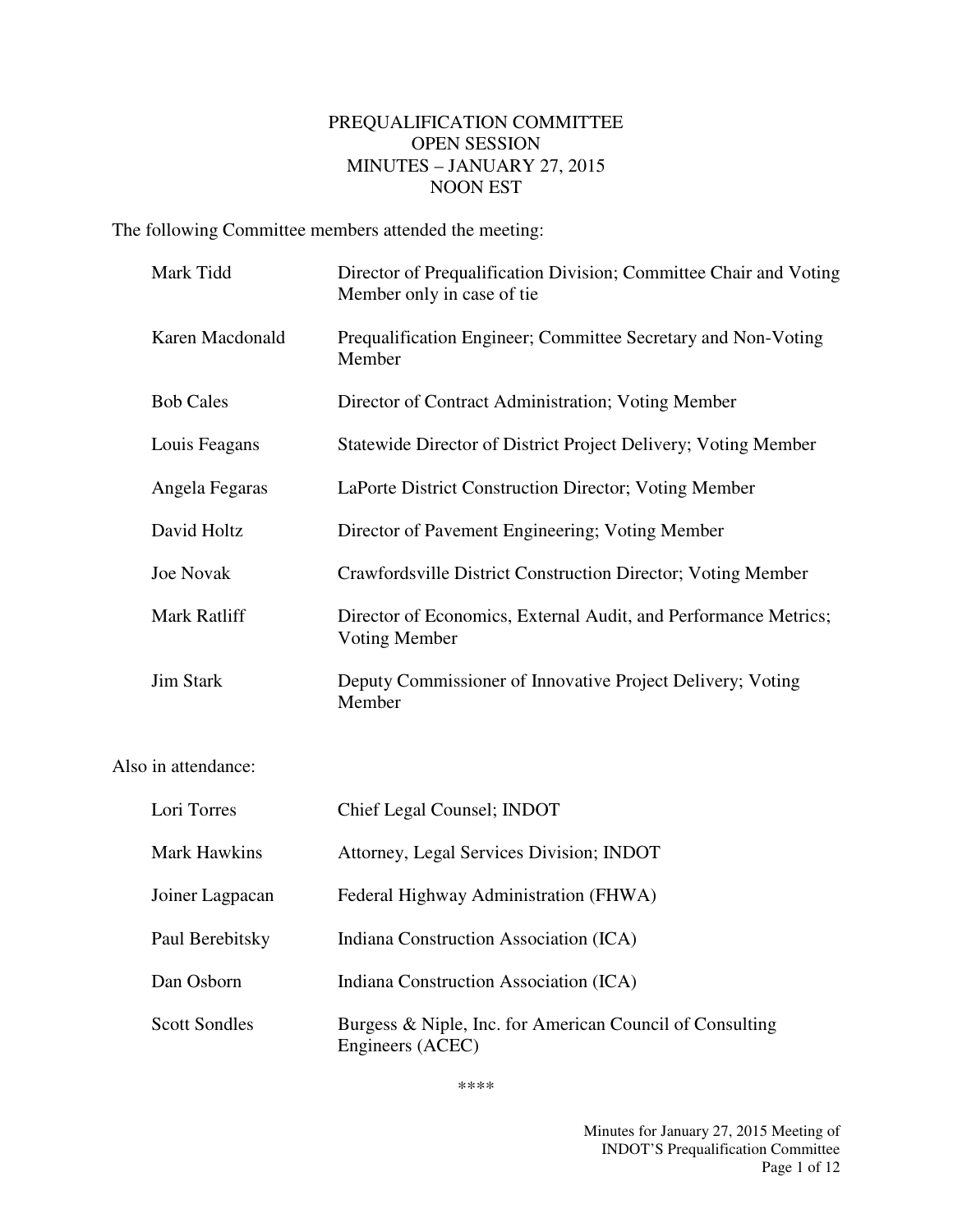The Committee reviewed the following agenda items:

- 1. Prequalification Committee Member Training
- 2. Additional Committee Items

# PREQUALIFICATION COMMITTEE MEETING OPEN SESSION JANUARY 27, 2015

Mr. Tidd, Committee Chair, called the meeting to order at 12:04 p.m. EST. All Committee members were present, except Mr. Cales arrived around 12:15, Mr. Feagans left the meeting around 1:00, and Mr. Stark left the meeting around 1:30.

1. Prequalification Committee Member Training

Ms. Torres and Ms. Macdonald presented the training. They provided a more detailed agenda at the start of the meeting today.

## Karen:

- 1. Reference Binders
- 2. Web Pages
- 3. Schedule for distributing Committee packets
- 4. Potential for SharePoint site

## Lori:

- 5. Statutory Authority
- 6. Administrative Rules
- 7. Charter
- 8. Open Door Law
- 9. Administrative Orders and Procedures Act

1. Reference Binders - Ms. Macdonald pointed out the packets provided to the members today at the meeting. Each member was given a reference binder when they started on the Committee. The packets include new items for the reference binders. Some of the original items in the binders were out of date. The packets do not include items that are not being updated. One of the items in the packet is a memo from Ms. Macdonald that lists the items in the order in which they should be placed in the binders. The binders should include the following items:

- 2015 Committee Meeting Dates
- IC 8-23-2 Indiana Department of Transportation
- IC 8-23-10 Qualifications of Bidders for Contracts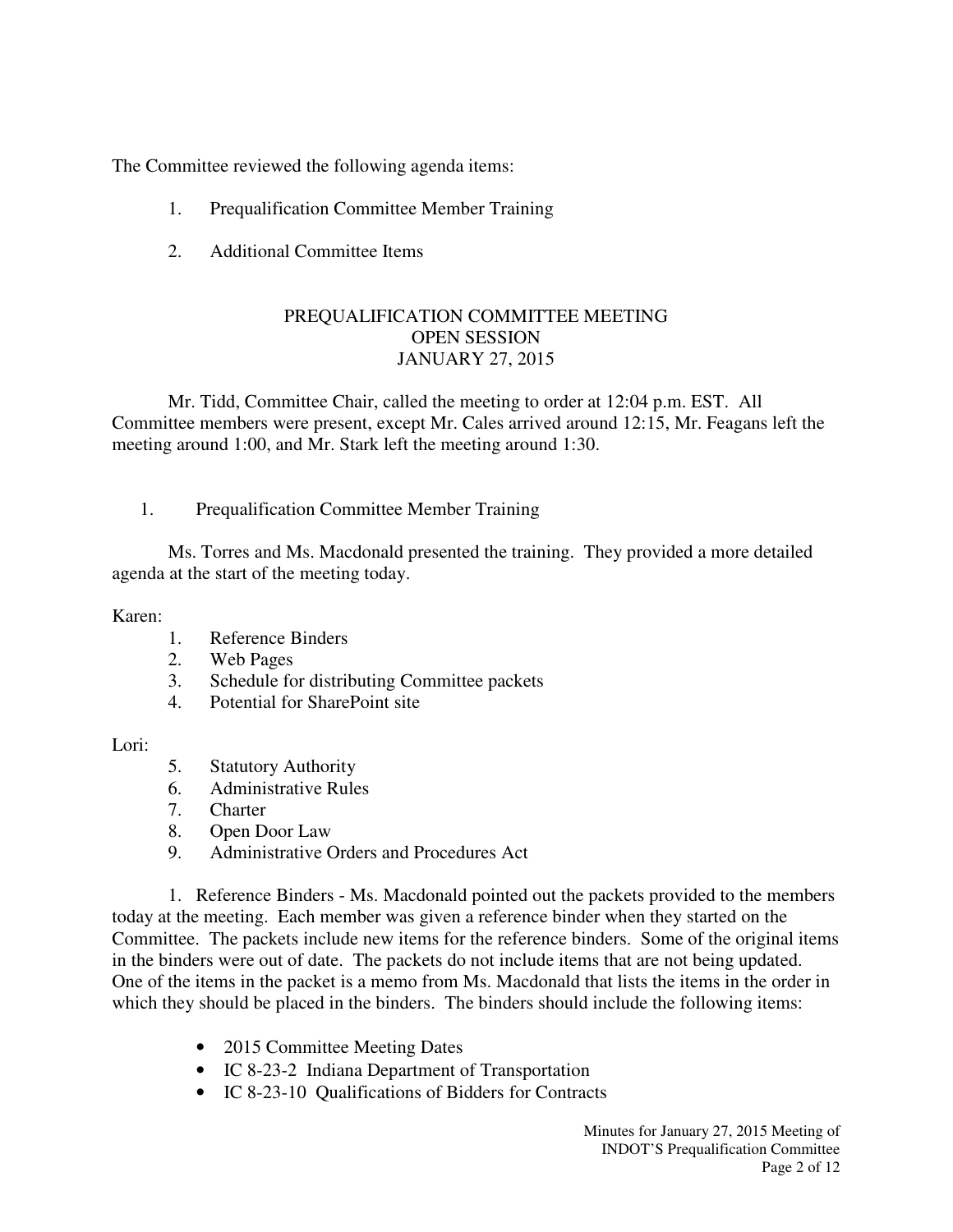- 105 IAC 11 Prequalification of Contractors and Bidding
- Basic Requirements of the Indiana Open Door Law (IC 5-14-1.5)
- Executive Sessions from the Indiana Open Door Law (IC 5-14-1.5-6.1)
- Prequalification Committee Charter
- Prequalification Committee Meeting Procedures
- Prequalification Committee Issue Submission Procedures
- Consultant Prequalification Manual Section I Prequalification Committee Action
- Business Rules for Prequalification of Companies Submitting Consolidated **Statements**
- Report of Contractors Performance (CR-2)
- Request for Approval of Subcontractor (IC-730)

Mr. Stark, Mr. Feagans, and Mr. Holtz need new binders.

2. Web Pages - Ms. Macdonald provided a handout showing the three webpages that the Prequalification Division maintains. The webpages are the Contractor Prequalification webpage located at http://www.in.gov/indot/2740.htm, the Consultant Prequalification webpage located at http://www.in.gov/indot/2732.htm, and the Prequalification Committee webpage located at http://www.in.gov/dot/div/legal/rfp/com/prequalcommittee.htm. Ms. Macdonald pointed out that you can get to the Contractor and Consultant Prequalification webpages by drilling down through Doing Business with INDOT from INDOT's home page. To get to the Prequalification Committee webpage, you have to go though one of the other two webpages, unless you have the direct URL.

Important information on the Contractor Prequalification webpage includes the Rules for Prequalification of Contractors and Bidding (105 IAC 11), the application (called the Contractor's Statement of Experience and Financial Condition), the list of prequalification work type codes, the list of prequalified contractors that is updated every 1-2 weeks, and a slideshow on contractor prequalification that we use at DBE outreach seminars.

Important information on the Consultant Prequalification webpage includes information on how to enroll in ITAP, how to submit the consultant application through the Professional Services Contracting System (PSCS), the Consultant Prequalification Manual, the list of prequalified consultants that is updated weekly, and a slideshow from training when we went live with the rebuild of the PSCS Prequalification Application. The contractor application is submitted as a paper application. The consultant application is submitted online and is a part of the PSCS system, which includes the RFP advertisements, LOI submittals, and contract tracking.

Important information on the Prequalification Committee webpage includes the list of Committee members, the list of meetings for the year in a grid, along with the agendas and adopted minutes, and archive page that includes meeting back to mid 2009, the Committee Charter, Committee Meeting Procedures, and Internal Prequalification Issue Procedures.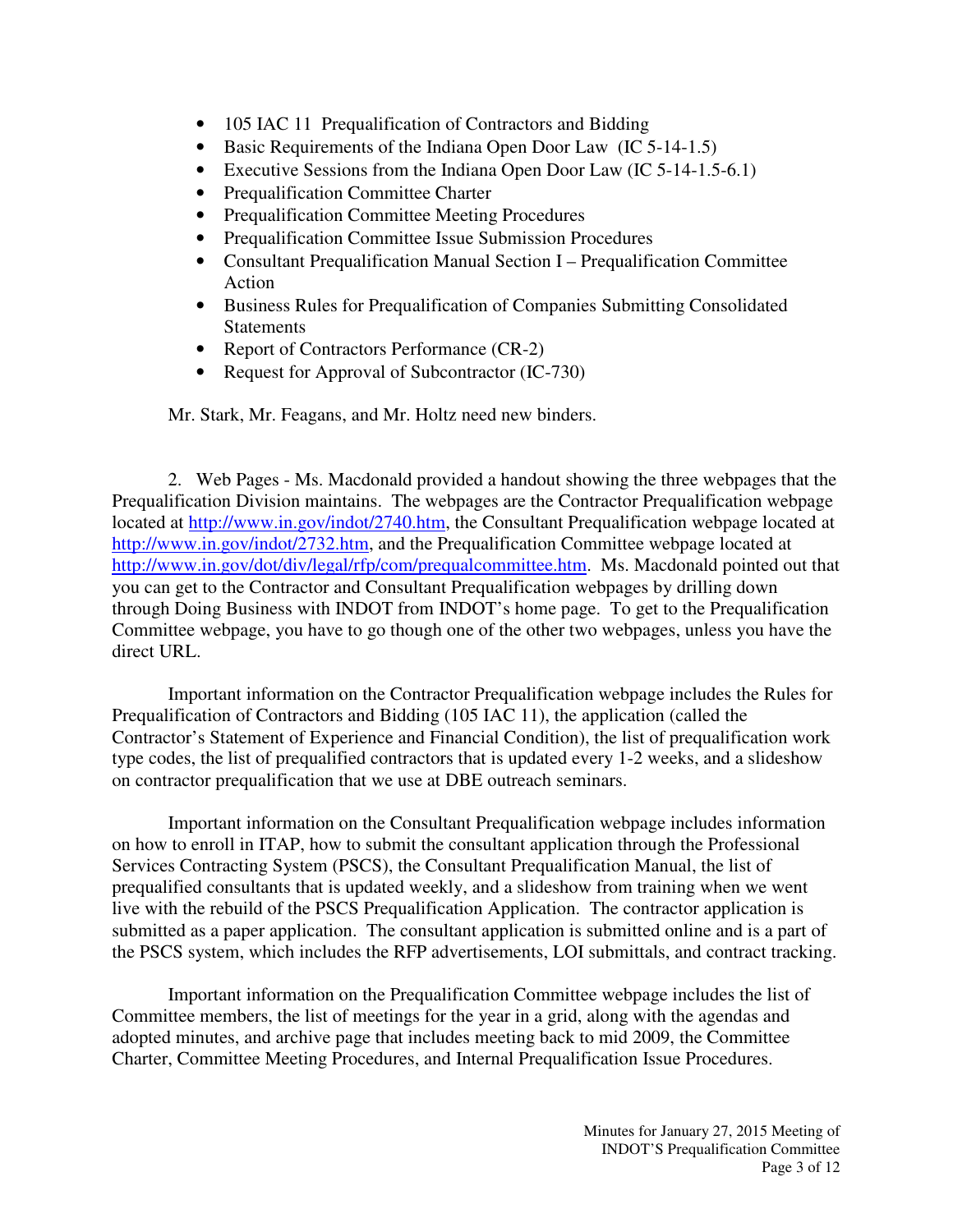3. Schedule for distributing Committee Packets - Ms. Macdonald stated that the Prequalification Division tries to distribute the packets a week before the meeting. She provides hard copies of the materials to the members in the Central Office and emails the materials to Mr. Novak and Ms. Fegaras, although she also has a packet for them on the day of the meeting.

4. Potential for SharePoint site – Ms. Macdonald asked if the Committee members would rather have the materials placed on a SharePoint site instead of being provided hard copies of the packet materials. The general consensus of the Committee is to continue to provide hard copies of the materials to the members.

5. Statutory Authority – Ms. Torres presented information on the statues, which she referred to as Administrative Law 101. She said that she likes to go back to the authority, which is in statute IC 8-23-2 and IC 8-23-10.

- IC 8-23-2-5 Version B, "Sec. 5(a) The department, through the commissioner or the commissioner's designee, shall:…(2) implement policies, plans, and work programs adopted by the department."
- IC 8-23-2-6, "Sec. 6(a) The department, through the commissioner or the commissioner's designee, may do the following:…(2) Contract with persons outside the department…(7) Hold investigations and hearings concerning matters covered by orders and rules of the department…(10) Adopt rules under IC 4-22-2…(13) Perform all actions necessary to carry out the department's responsibilities."
- IC 8-23-2-12, "A contract for professional services of engineers or land surveyors may be made on the basis of competence and qualifications for the type of services to be performed."
- IC 8-23-10-2, "Sec. 2(a) A bidder desiring to submit to the department a bid for the performance of a contract the department proposes to let must apply to the department for qualification and must use for that purpose the forms prescribed and furnished by the department. All applications must be verified by the applicant…(c) If the applicant is found to possess the qualifications prescribed by this chapter and by the rules adopted by the department, the department shall issue a certificate of qualification, which shall be valid for a period of one (1) year, or a shorter period of time that the department prescribes, unless revoked by the department for cause…(d) A certificate of qualification may be revoked by the department only after notice to the qualified bidder and an opportunity to be heard. The notice must be in writing and must state the grounds of the proposed revocation."

6. Administrative Rules – Ms. Torres presented information on the Administrative Rules in 105 IAC 11. Ms. Torres stated that the statutes take precedence over the rules. The Governor has issued a rulemaking moratorium at this time. She started with 105 IAC 11-1 Definitions: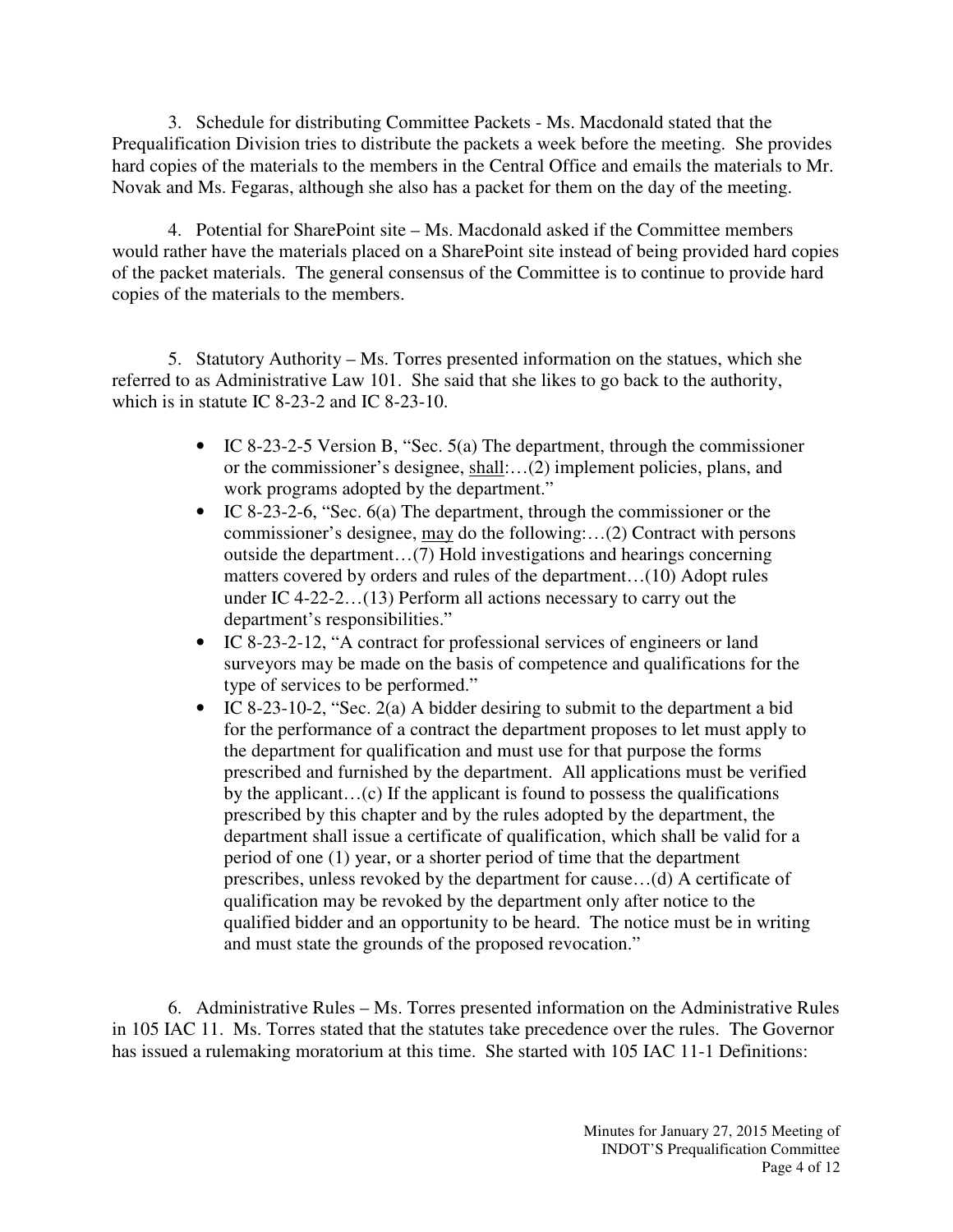- 105 IAC 11-1-8, "Sec. 8, "Certificate of Qualification" means the official document issued by the department which authorizes a contractor to bid on department contracts."
- 105 IAC 11-1-9, "Sec. 9, ... "Commissioner" means the commissioner, the commissioner's designee, or alternate."
- 105 IAC 11-1-20, "Sec. 20, "Prequalification Committee" means the committee appointed by the commissioner to: (1) verify and monitor a contractor's compliance with contractual requirements; (2) issue, modify, or deny certificates of qualification; (3) evaluate contractors; and (4) establish the policies and procedures under which a contractor may be qualified or disqualified."
- 105 IAC 11-1-25, "Sec. 25, "Quorum" means that number of members of the prequalification committee of their designated alternates that constitutes a majority of its voting members. For this purpose, the chairman is not considered a voting member."

Mr. Tidd stated that although the rules allow for members to appoint alternates when they cannot attend meetings, he does not want it to happen. He will consider allowing alternates if there is a problem with meeting the quorum. Ms. Torres stated that 105 IAC 22-2-4(c) states that we must have a quorum to transact business, and must have a majority of the votes to adopt a motion. Thus, we can have four members attend the meeting and can adopt a motion on a 3-1 vote.

Ms. Torres continued with the rules:

• 105 IAC 11-2-1 General requirements, "Sec. 1...(f), An applicant must possess the qualifications prescribed and be determined to be a competent and responsible bidder as verified by the inquiries and investigations of the department to qualify for a certificate of qualification. The areas considered for qualification of the contractor include, but are not limited to, the following: (1) Organization, (2) Personnel, (3) Construction Experience, (4) Prosecution of work on previous contracts, (5) Condition and adequacy of equipment, (6) Financial condition and quality of financial information, (7) The contractor's attitude toward department rules and the general public…(g) The prequalification committee shall make a recommendation to the commissioner regarding what action shall be taken. The commissioner may, in the exercise of the commissioner's sole discretion, accept or reject the recommendation of the prequalification committee. The commissioner shall promptly send the contractor written notice of the decision. The certificate of qualification becomes effective after all avenues of appeal under section 9 of this rule are exhausted. Should such decision involve the addition of a classification or the increase of a rating to a certificate of qualification, the certificate of qualification shall become effective on the date the commissioner signs it and shall be in effect during administrative appeal under section 9 of this rule…(h) For the purpose of determining competency and responsibility, the prequalification committee or the prequalification engineer may send evaluation forms either to those with whom the contractor has had present or previous business relationships or persons and entities who have utilized the past or present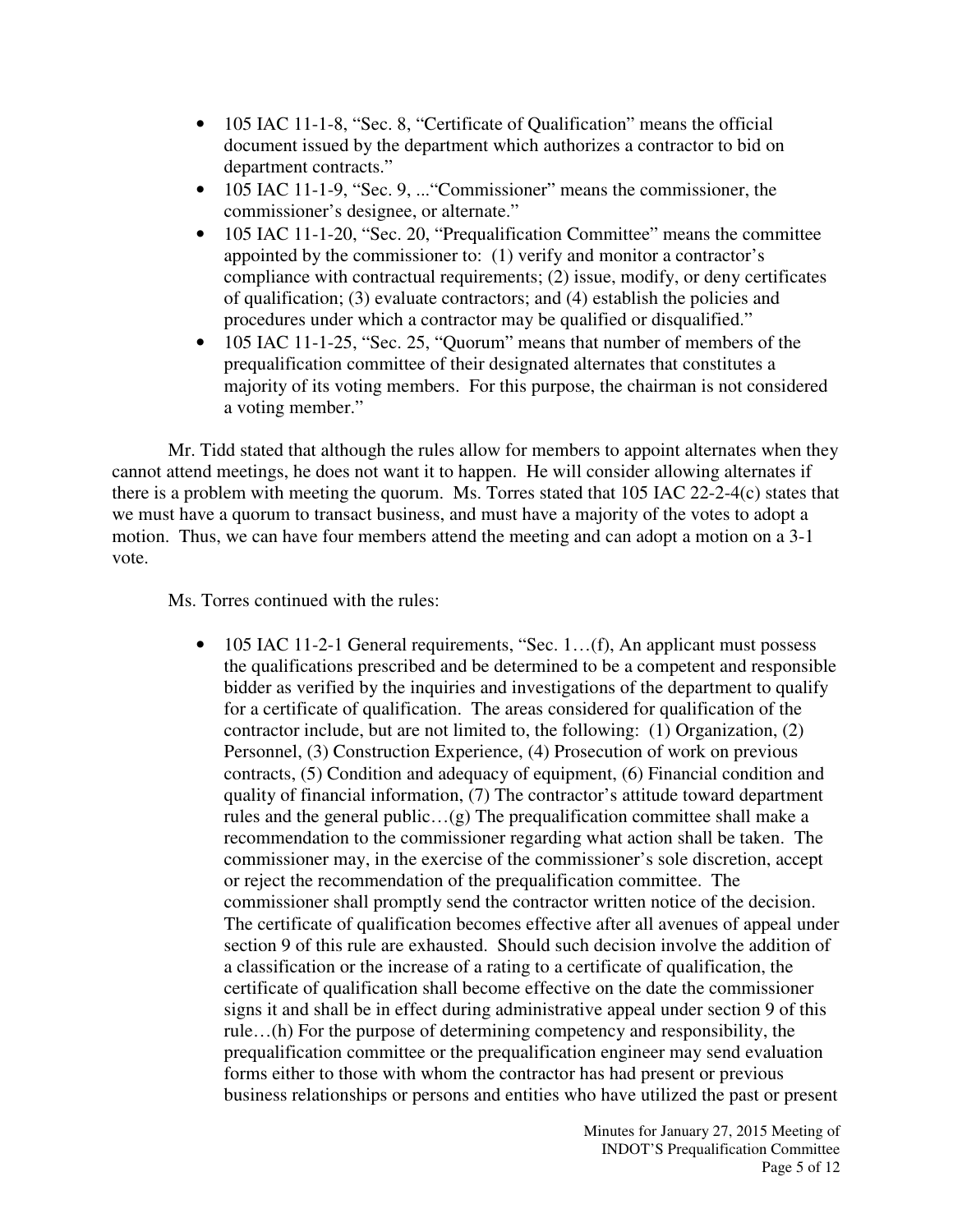services of the contractor's employees. The responses received as a result of such inquiries are to be considered confidential for all purposes including, but not limited to, libel and slander. The responses received shall not be available under any circumstance to the contractor."

- 105 IAC 11-2-4 Prequalification committee, "Sec. 4(a), There is hereby created a prequalification committee. (b) The commissioner shall appoint the members…and designate one (1) of them as chairman. The chairman shall preside at meetings…is not entitled to vote unless the vote…is tied…Each member may designate in writing to the secretary an alternate member. (c) …shall meet monthly and as called by the chairman…must have a quorum present…The secretary is required to take minutes...(d) The prequalification committee may meet in executive session…During executive session, the prequalification committee is entitled to consider confidential information. (e)…The prequalification committee may act either on referrals to the prequalification committee or on its own initiative. (f) The prequalification committee may investigate, request documents, and interview witnesses and other persons or entities with information deemed relevant. (g) The prequalification committee may recommend a course of action to the commissioner. The commissioner may accept or reject the recommendation of the prequalification committee. In the event that an initial certificate of qualification is issued, a certificate of qualification is reissued, a change is made in a classification or rating of a contractor's certificate of qualification, a contractor's issued certificate of qualification is suspended, or a contractor's issued certificate of qualification is revoked, the commissioner shall notify the contractor in writing. All actions of the commissioner under this article are considered to be effective after all avenues of appeal under section 9 of this rule are exhausted..."
- 105 IAC 11-2-5 Change in certificate of qualification, "Sec. 5(a) The prequalification committee may recommend to the commissioner a change in the certificate of qualification…(b)…An applicant who has been refused qualification, or who is dissatisfied with the department's decision as to the aggregate amount of uncompleted work to be permitted…may at any time after the expiration of ninety (90) days for the date of the department's previous decision request a change in or file a new application for qualification."
- 105 IAC 11-2-6 Suspension of certificate of qualification, "Sec. 6(a) The prequalification committee may recommend to the commissioner the suspension of the contractor's certificate of qualification…(b)…The suspension will be lifted when the contractor has taken corrective action to the personal satisfaction of the commissioner."
- 105 IAC 11-2-7 Withdrawal of certificate of qualification, "Sec. 7. A certificate of qualification may be withdrawn…"
- 105 IAC 11-2-8 Revocation of certificate of qualification, "Sec. 8(a) A certificate of qualification may be revoked if…(1) Failed to timely pay, or satisfactorily settle, any bills…(2) Is found to be in violation of either a state or federal law or regulation…(3) Defaulted on a contract. (4) Failed to enter into a department contract. (5) Falsified any document required…"falsify" means an intentional act of omission or commission…(6) Was convicted of a bidding crime…(7) Failed to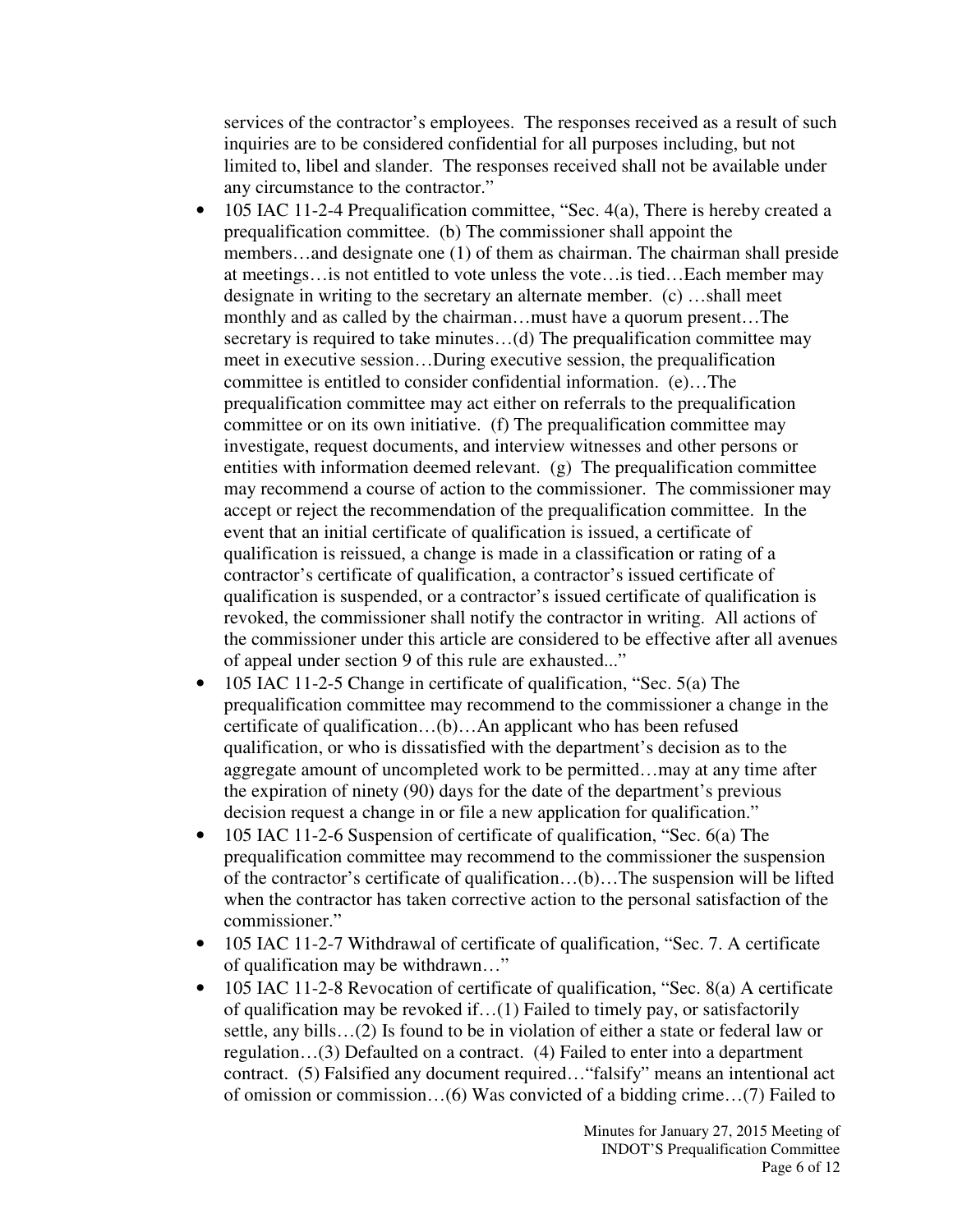perform any part or portion of an existing or previous contract. (8) Failed to submit in a timely manner: (A) information; (B) documented explanations; or (C) evidence…(9) Has been debarred by a federal agency. (10) Failed to comply with any and all proposal form requirements concerning disadvantaged business enterprise (DBE) and women business enterprise (WBE) goals. (11) Had knowledge that a subcontractor further subcontracted its work. (12) Offered or gave a gift with a market value of ten dollars (\$10) or more, to a unit, officer, or employee of the department...(b) Notification of such pending action shall be made in writing, setting forth the grounds for the proposed certificate revocation. The revocation will become effective after all avenues of appeal under section 9 of this rule are exhausted. The period of disqualification will not exceed two (2) years."

Discussion ensued on whether the Committee can impose conditions on a revocation. Mr. Tidd stated that the Committee can guide the Prequalification Division with conditions to consider when reviewing the new application after the revocation is up. Mr. Tidd stated that it appears a revocation is time based, but a suspension is not.

Ms. Torres stated the list of reasons for suspension as specified in 105 IAC 11-2-6(a) is "if the contractor's work is unsatisfactory, if it is apparent the contractor will be unable to complete its contracts on time, or if the contractor has failed to adequately document a current or previous contract." The items on the list for revocation as specified in 105 IAC 11-2-8(a) are listed in the last bulletpoint above.

Ms. Torres continued with the appeals procedure in the rules:

• 105 IAC 11-2-9 Appeals procedure, "Sec. 9(a) A contractor aggrieved by the decision of the department in regard to the contractor's qualification, suspension, withdrawal, revocation, or change in either classification or rating may make a written request…to the commissioner, within fifteen (15) days …(b) The contractor may follow the procedure in STEP ONE and STEP TWO, or the contractor may elect for a hearing as set forth in STEP TWO…STEP ONE: The request must include written justification…the contractor may request a personal interview. The prequalification committee will consider the written request…within fifteen (15) days after its receipt…The prequalification committee will make a recommendation to the commissioner who shall notify the contractor in writing of the decision…STEP TWO: If the contractor is dissatisfied with the STEP ONE decision, the contractor may make a written request…within fifteen (15) days of the receipt of STEP ONE decision for an adjudication hearing in accordance with IC 4-21.5…(c) The hearing will be held within thirty (30) days...(d)...the contractor will bear the burden of proof when the action of the commissioner is under sections 1 through 2 of this rule.…The contractor shall bear the burden of proof when the action of the commissioner is under either section 3 or 5 of this rule, unless the action involves the reduction of an unexpired certificate of qualification…the department shall bear the burden of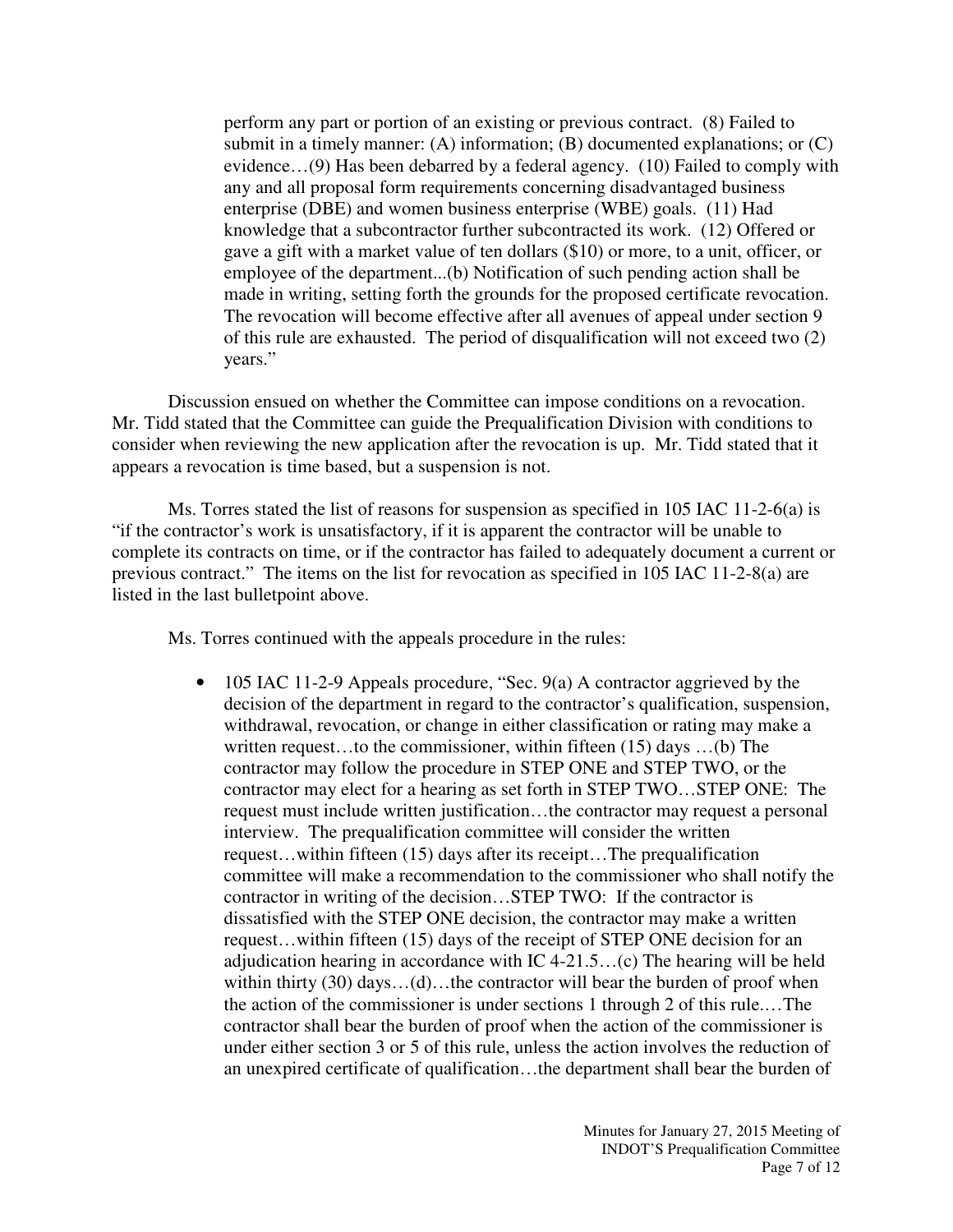proof when the action of the commissioner is under either sections 6 through 8 of this rule or section 11 of this rule."

Ms. Torres stated that INDOT has the burden of proof if we have suspended, withdrew, or revoked a certificate of qualification, or if we claim there are false statements.

Ms. Torres continued with the section on subcontractors in the rules:

• 105 IAC 11-2-10 Subcontactors, "Sec. 10(a) It is unlawful for a successful bidder to enter into a subcontract with any other person involving the performance…in an amount in excess of one hundred thousand dollars (\$100,000) unless the subcontract has been properly qualified for the work sublet to it. (b) The prequalification requirements of this section do not apply to: (1) professional services; or (2) hauling materials or supplies to or from a job site. (c) All subcontractors must be approved by the department prior to work being performed by the subcontractor…(e) A contractor that is not prequalified may be prohibited from performing subcontract work or limited in the dollar value thereof if the contractor has been found in violation of a rule that would subject a contractor to suspension, revocation, or reduction of its certificate of qualification. (f) A contractor whose certificate of qualification is revoked or suspended will not be approved to perform work as a subcontractor on a department contract. (g) A subcontractor that does not have a valid certificate of qualification will be limited to a total of three hundred thousand dollars (\$300,000) in unearned work under contract on any given date with any owner, contractor, or other party."

Ms. Macdonald stated that the statute (IC 8-23-10-4) used to limit the amount of work for a non-prequalified subcontractor to \$100,000, but was increased to \$300,000. The rule (105 IAC  $11-2-10(a)$ ) has not caught up to the statute. The statute supersedes the rule.

- 7. Charter Ms. Torres presented information on the Committee Charter:
	- Charter, "The Prequalification Committee has jurisdiction over all recommendations to the Commissioner regarding all actions affecting the qualification of contractors to bid for Department contracts under 105 IAC 11. It also has jurisdiction to consider actions affecting a consultant's prequalification status under INDOT's Consultant Prequalification Manual (Manual). The Committee may act on referrals or on its own initiative. 105 IAC 11-2-4(e) and Manual Section I.1."
	- Item 3 under Mandatory Activities of the Committee, "...the Committee is subject to the Indiana Open Door Law; therefore, the Committee must open all meetings to the public and observe the requirements and restrictions of the Open Door Law. See IC 5-14-1.5."
	- Purposes and Goals, "1. Ensure the integrity of the Department's process for qualifying contractors to bid on Department contracts, as required by IC 8-23-10, and the Department's process for qualifying consultants as part of the quality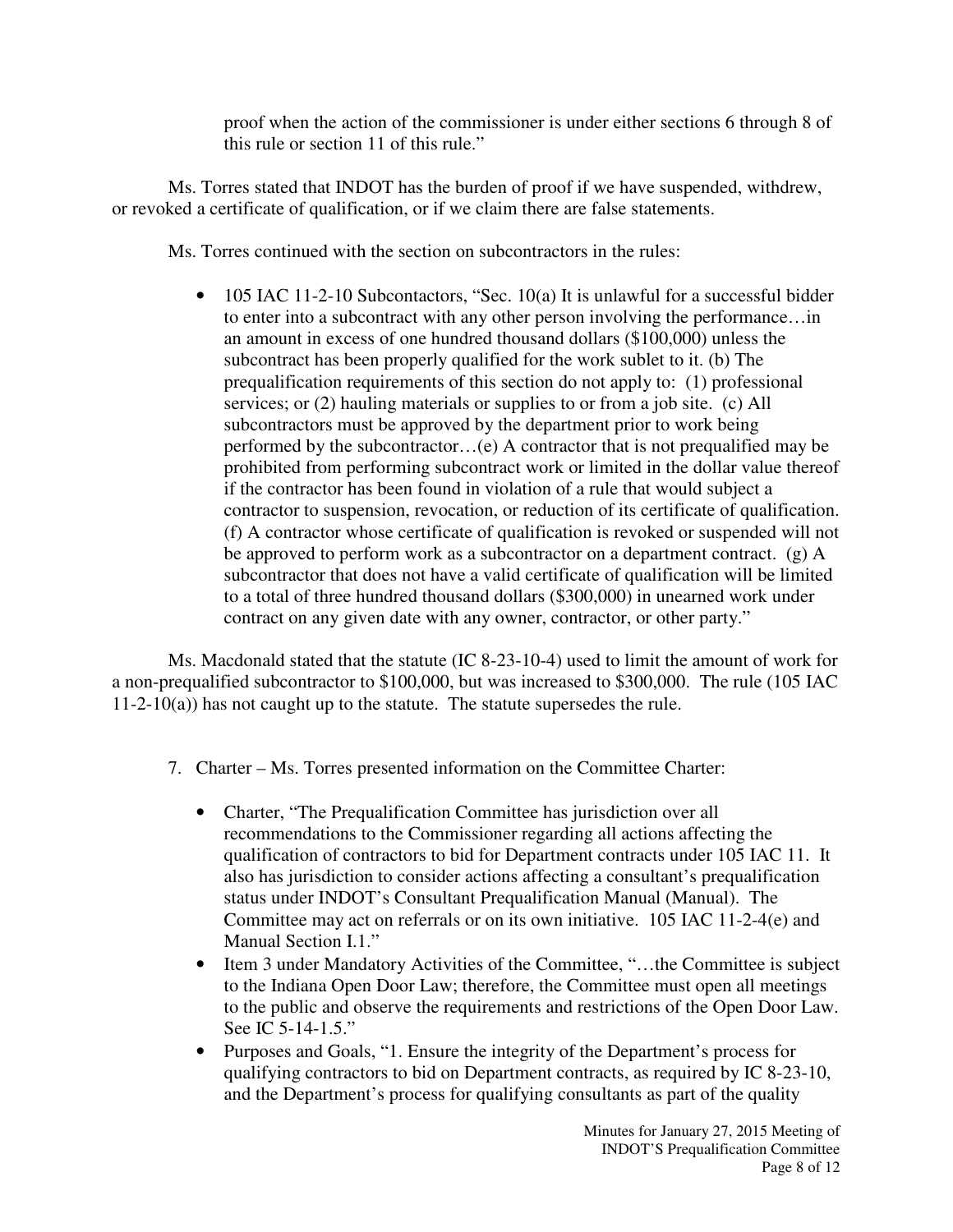based selection process under the Manual. 2. Provide fair and consistent treatment of contractors and consultants through strict adherence to Indiana law and INDOT policy affecting the qualification status of contractors and consultants, specifically found in IC 8-23-10, 105 IAC 11-2, and the Manual. 3. Provide contractors and consultants an opportunity to be heard consistent with 105 IAC 11-2 and Section I.5 in the Manual and to provide a clear and reliable communication to contractors and consultants when recommending to the Commissioner an action that will affect the contractor's or consultant's qualification status."

- 8. Open Door Law Ms. Torres presented information regarding the Open Door Law:
	- IC 5-14-1.5-1 Purpose, "Sec. 1. In enacting this chapter, the general assembly finds and declares that this state and its political subdivisions exist only to aid in the conduct of the business of the people of this state. It is the intent of this chapter that the official action of public agencies be conducted and taken openly, unless otherwise expressly provided by statute, in order that the people may be fully informed. The purposes of this chapter are remedial, and its provisions are to be liberally construed with the view of carrying out its policy."
	- IC 5-14-1.5-2 Definitions, "Sec. 2…(a) "Public agency"…means…(1) Any board, commission, department, agency, authority, or other entity, by whatever name designated, exercising a portion of the executive, administrative, or legislative power of the state… (5) Any advisory commission, committee, or body created by statute, ordinance, or executive order to advise the governing body of a public agency…(b) "Governing body" means two (2) or more individuals who are: (1) A public agency that: (A) is a board, a commission, an authority, a council, a committee, a body, or other entity; and (B) takes official action on public business…(3) Any committee appointed directly by the governing body or its presiding officer to which authority to take official action upon public business has been delegated…(c) "Meeting" means a gathering of a majority of the governing body of a public agency for the purpose of taking official action upon public business. It does not include any of the following:…(6) An orientation of members of the governing body on their role and responsibilities as public officials, but not for any other official action… (d) "Official action" means to: (1) receive information; (2) deliberate; (3) make recommendations; (4) establish policy; (5) make decisions; or (6) take final action. (e) "Public business" means any function upon which the public agency is empowered or authorized to take official action. (f) "Executive session" means a meeting from which the public is excluded, except the governing body may admit those persons necessary to carry out its purpose. (g) "Final action" means a vote by the governing body on any motion, proposal, resolution, rule, regulation, ordinance, or order…(i) "Deliberate" means a discussion which may reasonably be expected to result in official action…"
	- IC 5-14-1.5-3 Open meetings; secret ballot votes; member participating by electronic means of communication "Sec. 3. (a) Except as provided in section 6.1 of this chapter, all meetings of the governing bodies of public agencies must be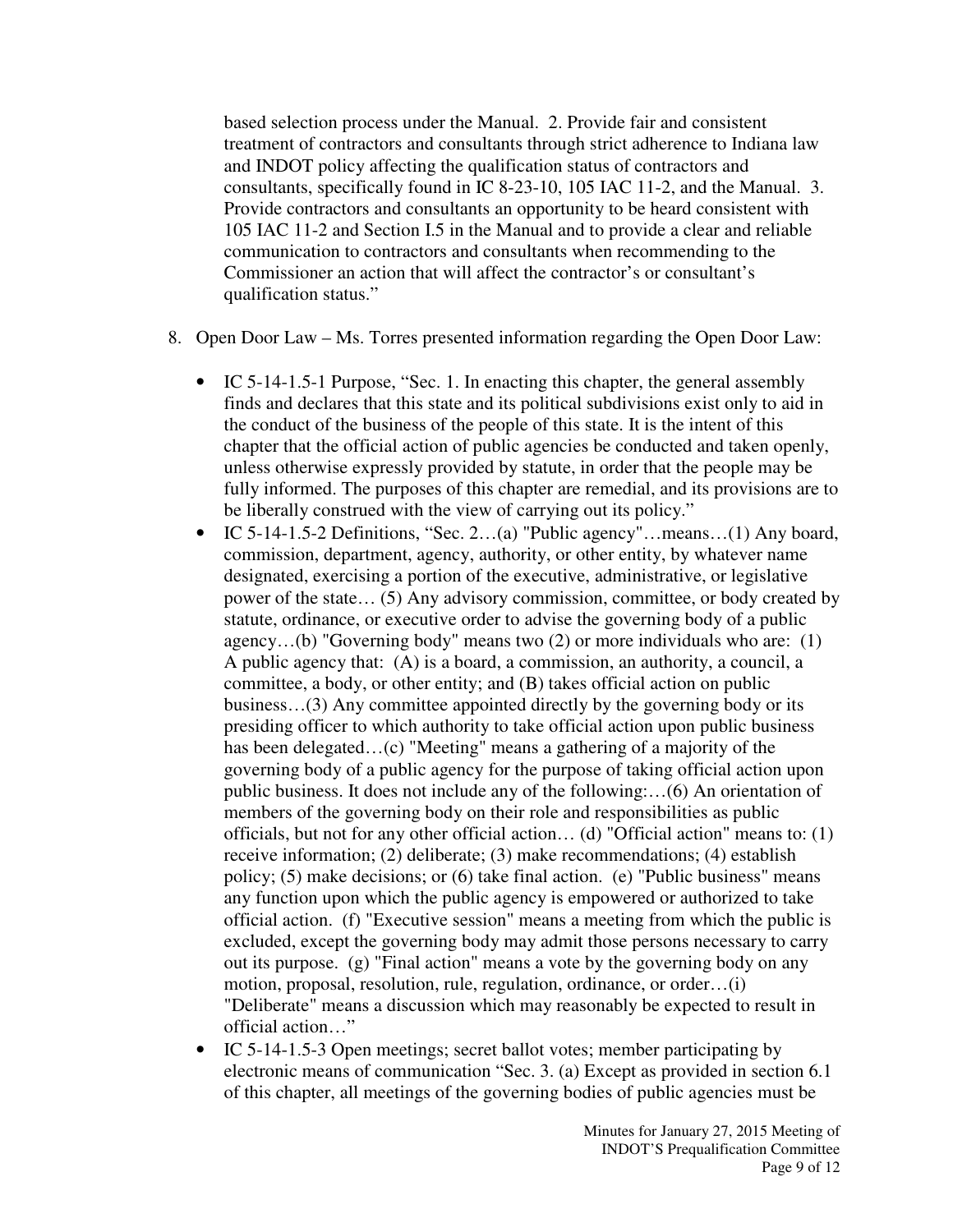open at all times for the purpose of permitting members of the public to observe and record them. (b) A secret ballot vote may not be taken at a meeting."

- IC 5-14-1.5-3.1 Serial meetings "Sec. 3.1. (a) Except as provided in subsection (b), the governing body of a public agency violates this chapter if members of the governing body participate in a series of at least two (2) gatherings of members of the governing body and the series of gatherings meets all of the following criteria: (1) One (1) of the gatherings is attended by at least three (3) members but less than a quorum…(2) The sum of the number of different members…at least equals a quorum…(3) All the gatherings concern the same subject matter and are held within a period of not more than seven (7) consecutive days. (4) The gatherings are held to take official action on public business. For purposes of this subsection, a member of a governing body attends a gathering if the member is present at the gathering in person or if the member participates in the gathering by telephone or other electronic means, excluding electronic mail."
- IC 5-14-1.5-3.6 Electronic meetings of state agencies..."Sec 3.6...(b) A member of the governing body of a charter school or public agency who is not physically present at a meeting of the governing body may participate in a meeting of the governing body by electronic communication only if the member uses a means of communication that permits: (1) the member; (2) all other members participating in the meeting; (3) all members of the public physically present…to simultaneously communicate with each other during the meeting…(c)(1)…The minimum number of members who must be physically present at the place where the meeting is conducted must be the greater of:... $(B)$  one-third (1/3) of the members. (2) All votes of the governing body during the electronic meeting must be taken by roll call vote… (d) Each member of the governing body is required to physically attend at least one (1) meeting of the governing body annually…(f) A governing body may not conduct meetings using a means of electronic communication until the governing body:…(2) by a favorable vote of a majority of the members of the governing body, adopts a policy under subsection (g) governing participation in meetings of the governing body by electronic communication."
- IC 5-14-1.5-4 Posting agenda; memoranda of meetings; public inspection of Minutes "Sec. 4. (a) A governing body of a public agency utilizing an agenda shall post a copy of the agenda at the entrance to the location of the meeting prior to the meeting…(b)…the following memoranda shall be kept: (1) The date, time, and place of the meeting. (2) The members of the governing body recorded as either present or absent. (3) The general substance of all matters proposed, discussed, or decided. (4) A record of all votes taken by individual members if there is a roll call…(c) The memoranda are to be available within a reasonable period of time after the meeting for the purpose of informing the public of the governing body's proceedings. The minutes, if any, are to be open for public inspection and copying."
- IC 5-14-1.5-5 Public notice of meetings "Sec. 5. (a) Public notice of the date, time, and place of any meetings… shall be given at least forty-eight (48) hours (excluding Saturdays, Sundays, and legal holidays) before the meeting. This requirement does not apply to reconvened meetings (not including executive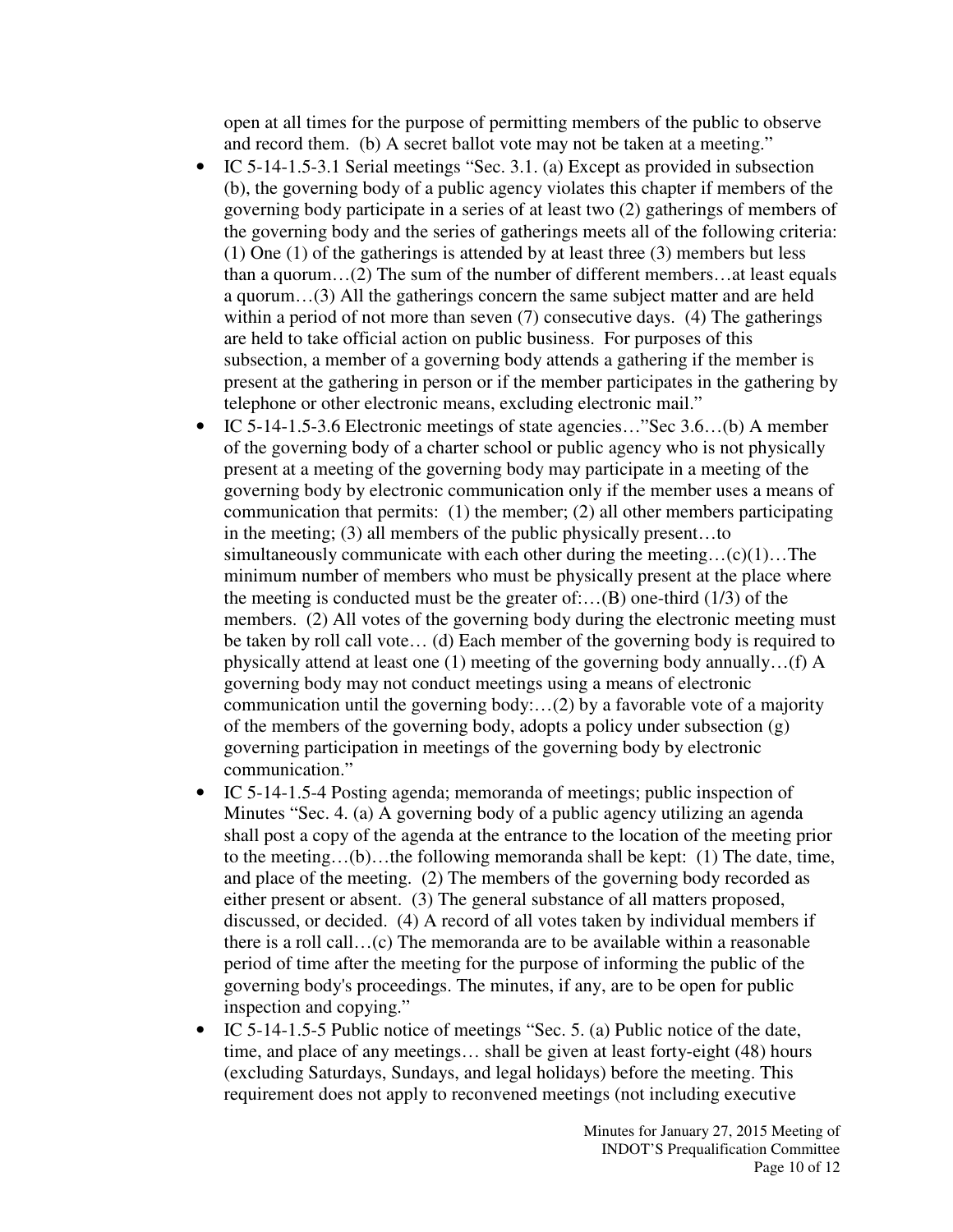sessions) where announcement of the date, time, and place of the reconvened meeting is made at the original meeting and recorded in the memoranda and minutes thereof…(b) Public notice shall be given by the governing body of a public agency as follows: (1)…by posting a copy of the notice at the principal office of the public agency holding the meeting…(2)…by delivering notice to all news media which deliver an annual written request for the notices not later than December 31… (c) Notice of regular meetings need be given only once each year, except that an additional notice shall be given where the date, time, or place of a regular meeting or meetings is changed…"

- IC 5-14-1.5-6.1 Executive sessions "Sec. 6.1. (b) Executive sessions may be held only in the following instances: (1) Where authorized by federal or state statute. (2) For discussion of strategy with respect to any of the following: (A) Collective bargaining. (B) Initiation of litigation or litigation that is either pending or has been threatened specifically in writing…(C) The implementation of security systems. (D) The purchase or lease of real property…(E) School consolidation…(3)…school safety and security measures…(4)…Indiana economic development corporation…(5) To receive information about and interview prospective employees. (6) With respect to any individual over whom the governing body has jurisdiction: (A) to receive information concerning the individual's alleged misconduct; and… (7) For discussion of records classified as confidential by state or federal statute..(c) A final action must be taken at a meeting open to the public. (d) Public notice of executive sessions must state the subject matter by specific reference to the enumerated instance or instances for which executive sessions may be held under subsection (b)..."
- IC 5-14-1.5-7.5 Civil penalties imposed on public agency, officer, or management level employee "Sec. 7.5. (a) This section applies only to an individual who is: (1) an officer of a public agency; or (2) employed in a management level position with a public agency... (c)... A court may not impose a civil penalty under this section unless the public access counselor has issued an advisory opinion: (1) to the complainant and the public agency; (2) that finds that the individual or public agency violated this chapter; and (3) before the action under section 7 of this chapter is filed...(d) It is a defense to the imposition of a civil penalty under this section that the individual failed to perform a duty under subsection (b) in reliance on either of the following: (1) An opinion of the public agency's legal counsel. (2) An opinion of the attorney general."
- IC 5-14-1.5-8 Accessibility to individuals with disabilities "...(d) A public agency may not hold a meeting at a location that isnot accessible to an individual with a disability."

9. Administrative Orders and Procedures Act (AOPA) – Ms. Torres presented information regarding AOPA.